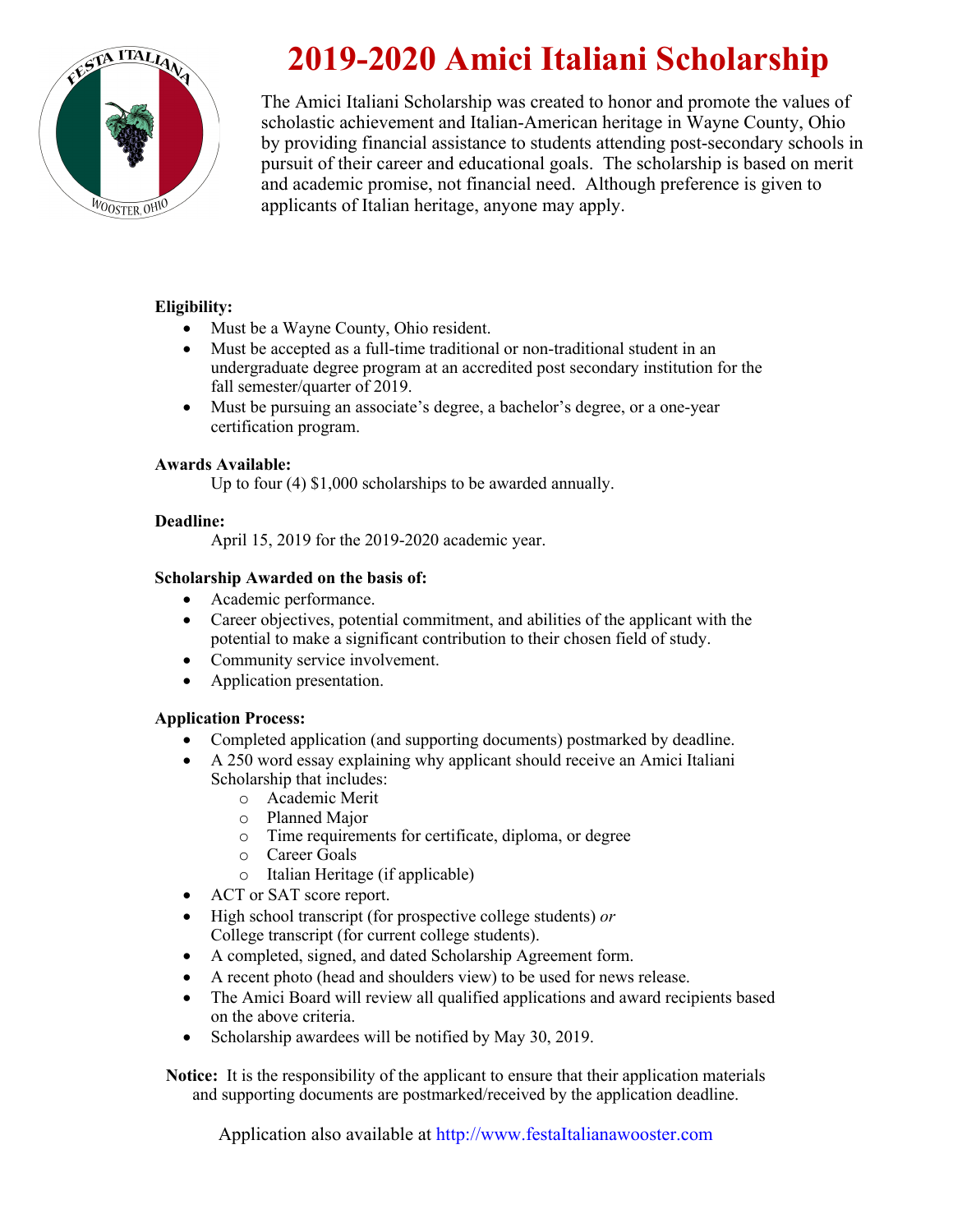# **2019-2020 SCHOLARSHIP APPLICATION GUIDELINES**

### **Scholarship Award Conditions:**

**Application must be postmarked no later than April 15, 2019. Recipients will be announced forty-five (45) days after application deadline. The scholarship recipient must provide proof of post-secondary school enrollment to the Amici Board. Recipients will be invited to attend an event for recognition and/or presentation of an award letter. Applicant will provide a letter of acceptance from an institution and maintain an overall 2.5 GPA (based on a 4.0 scale). Funds will be disbursed to the bursar or treasurer of the college in the name of student earning the award on a pro-rata, per quarter/semester basis starting August 15, 2019. Awardee is required to submit proof of grades and GPA at the completion of each quarter/semester of the scholarship period before receiving further disbursements. Recipients failing to maintain a 2.5 GPA shall forfeit the remainder of his/her scholarship award for the subsequent quarter(s)/semester. (See Scholarship Award Agreement for full details).**

**Application Checklist:** Only complete packets will be considered.

- ü **Completed Application Form**
- ü **ACT or SAT Score Documentation**
- ü **Copy of official high school or college transcript**
- ü **Recent photograph (head and shoulders view)**
- $\checkmark$  Applicant name on all supporting documents

### **Mail application and all supporting documents by April 15, 2019**

Application materials and documents must be sent by mail, no electronic submissions accepted.

**Carol Hines, Scholarship Chair Amici Italiani Board P.O. Box 1624 Wooster, Ohio 44691**

**Questions or further information:** Use the post office address for written correspondence.

# **2019-2020 Amici Italiani Scholarship Application**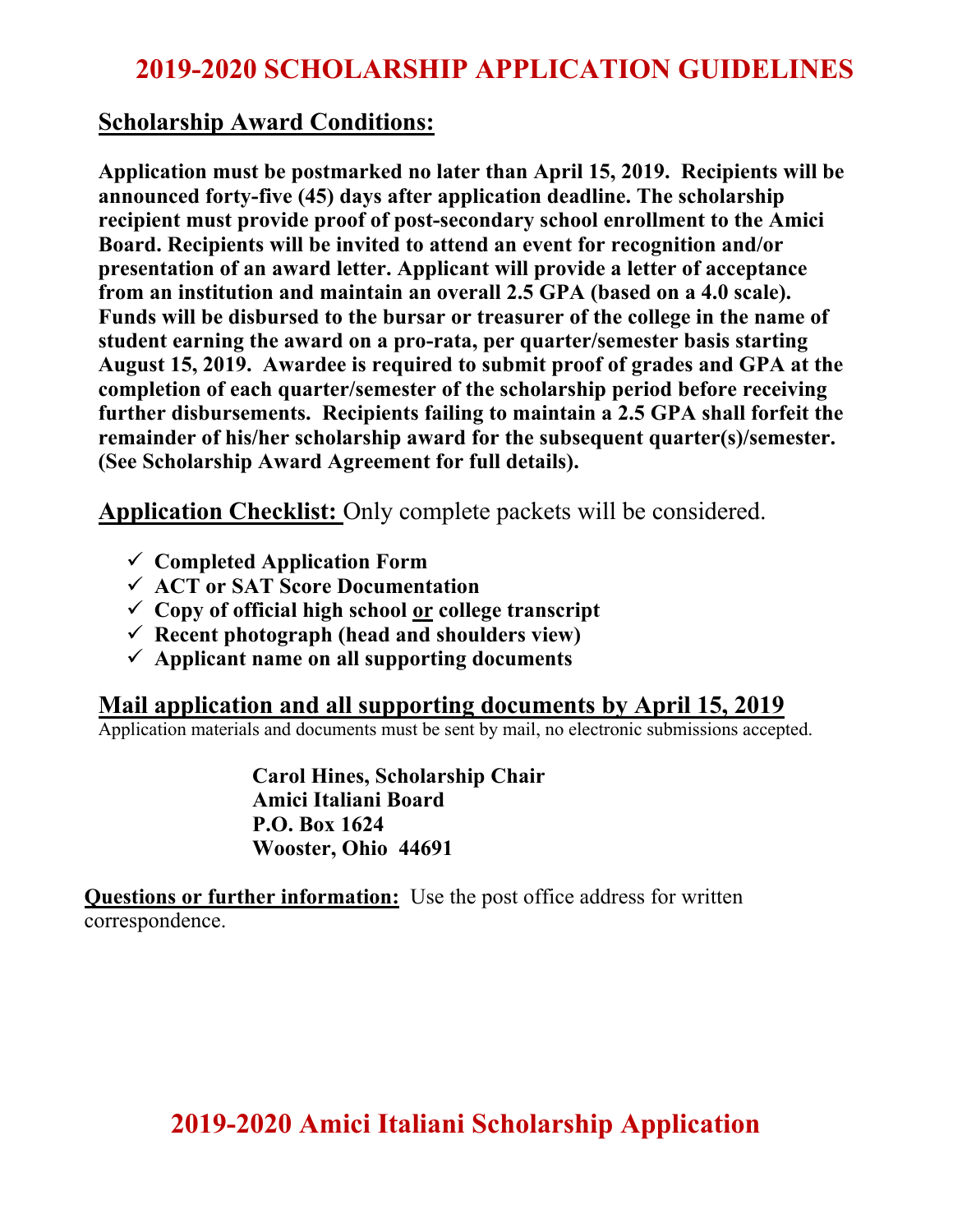| Full Name: | Date:     |  |
|------------|-----------|--|
| Address:   | Phone:    |  |
| City:      | State:    |  |
| E-mail:    | Zip Code: |  |

### **SECTION B: Educational Background**

| <b>High School</b>             |                       |                 | <b>High School</b>      |  |
|--------------------------------|-----------------------|-----------------|-------------------------|--|
| Attended or Attending now:     |                       |                 | <b>Graduation Date:</b> |  |
| <b>Street Address:</b>         |                       |                 | High School GPA:        |  |
| City:                          |                       |                 | Class Rank:             |  |
| State:                         | Zip:                  |                 | Guidance Counselor:     |  |
| Phone:                         |                       |                 | Counselor's e-mail:     |  |
| College                        |                       |                 | College                 |  |
| Now Attending (if applicable): |                       |                 | Intended:               |  |
| City:<br>State, Zip:           |                       |                 | Major/Specialty:        |  |
| Class Status (circle one):     | FR<br>SO <sub>1</sub> | <b>SR</b><br>JR | HS and/or College GPA:  |  |

For ALL the remaining sections (C, D, E, F, G), please confine answers to the spaces provided. **Do not use continuation sheets for answers/information**.

| <b>SECTION C:</b> List any awards, scholarships, or other types of recognition or achievement received: |  |  |  |
|---------------------------------------------------------------------------------------------------------|--|--|--|
|                                                                                                         |  |  |  |

| Scholarships | <b>Amount</b> | Years |
|--------------|---------------|-------|
|              |               |       |
|              |               |       |
|              |               |       |
|              |               |       |
|              |               |       |

Application Page 1 of 4

Name: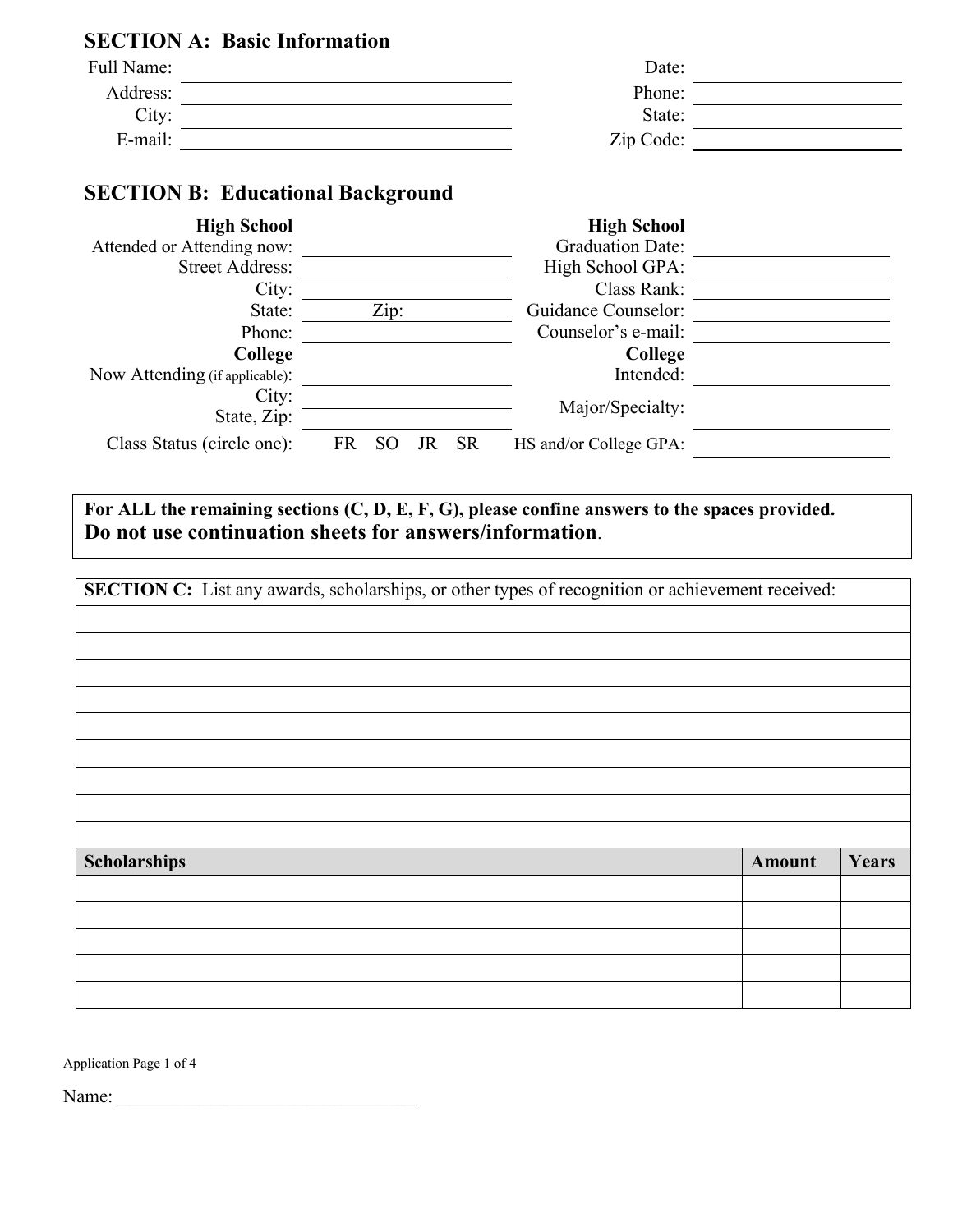| SECTION D: List extra-curricular, community, or professional activities in order of their importance. |
|-------------------------------------------------------------------------------------------------------|
|                                                                                                       |
|                                                                                                       |
|                                                                                                       |
|                                                                                                       |
|                                                                                                       |
|                                                                                                       |
|                                                                                                       |
|                                                                                                       |
|                                                                                                       |
|                                                                                                       |
|                                                                                                       |
|                                                                                                       |
|                                                                                                       |
|                                                                                                       |

| SECTION E: List work experience, if any, and explain duties/responsibilities. |  |  |  |
|-------------------------------------------------------------------------------|--|--|--|
|                                                                               |  |  |  |
|                                                                               |  |  |  |
|                                                                               |  |  |  |
|                                                                               |  |  |  |
|                                                                               |  |  |  |
|                                                                               |  |  |  |
|                                                                               |  |  |  |
|                                                                               |  |  |  |
|                                                                               |  |  |  |
|                                                                               |  |  |  |
|                                                                               |  |  |  |
|                                                                               |  |  |  |
|                                                                               |  |  |  |
|                                                                               |  |  |  |
|                                                                               |  |  |  |

Application Page 2 of 4

NAME: \_\_\_\_\_\_\_\_\_\_\_\_\_\_\_\_\_\_\_\_\_\_\_\_\_\_\_\_\_\_\_\_\_\_\_\_\_\_

### **SECTION F. Italian Heritage.**

Briefly explain/describe your Italian genealogy (if applicable).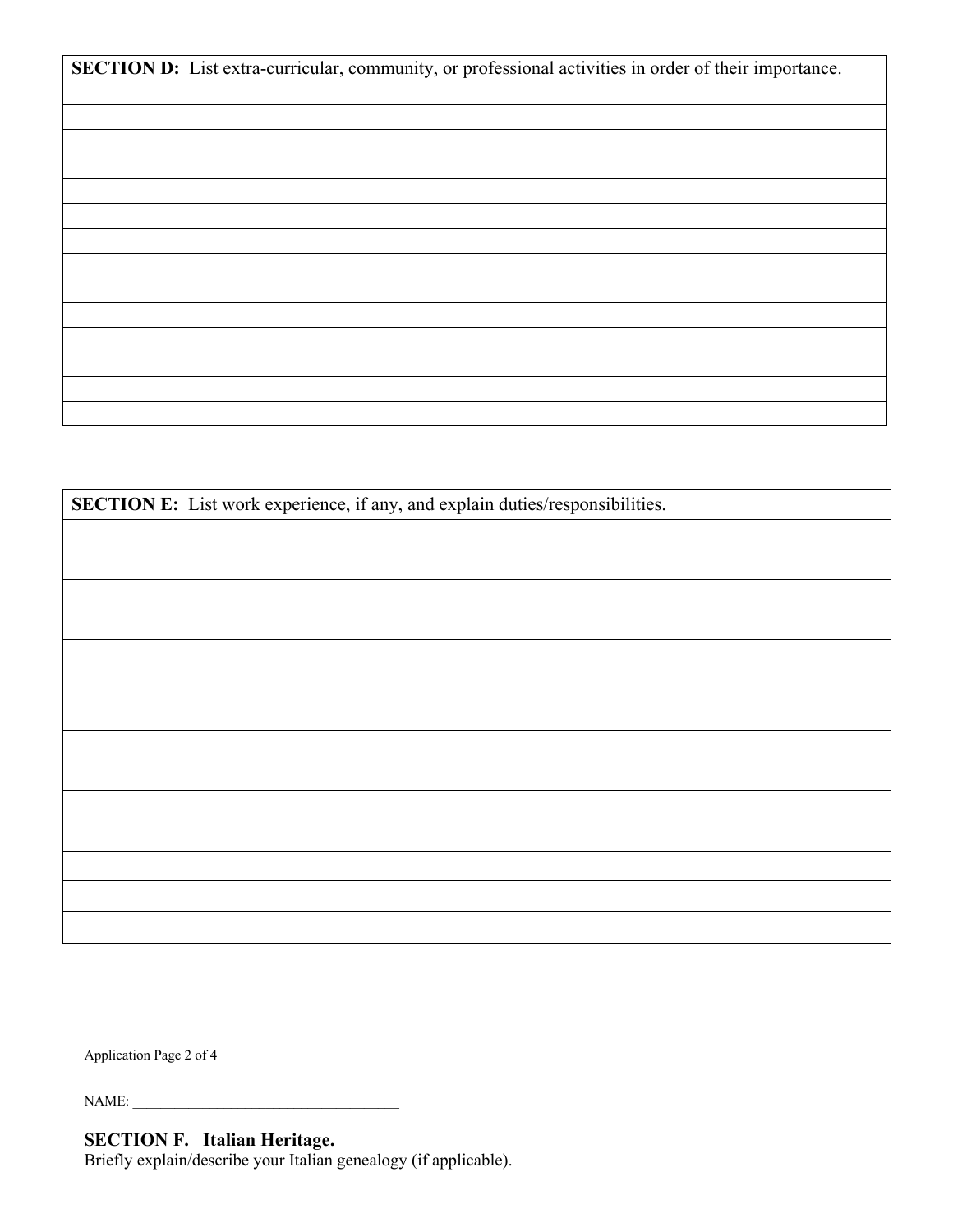**SECTION G. Essay**

A succinct essay explaining why you should receive an Amici Italiani Scholarship. **Include: Academic Goals, Planned Major, Time requirements for certificate/ diploma/ or degree, and Career Goals**

Application Page 3 of 4